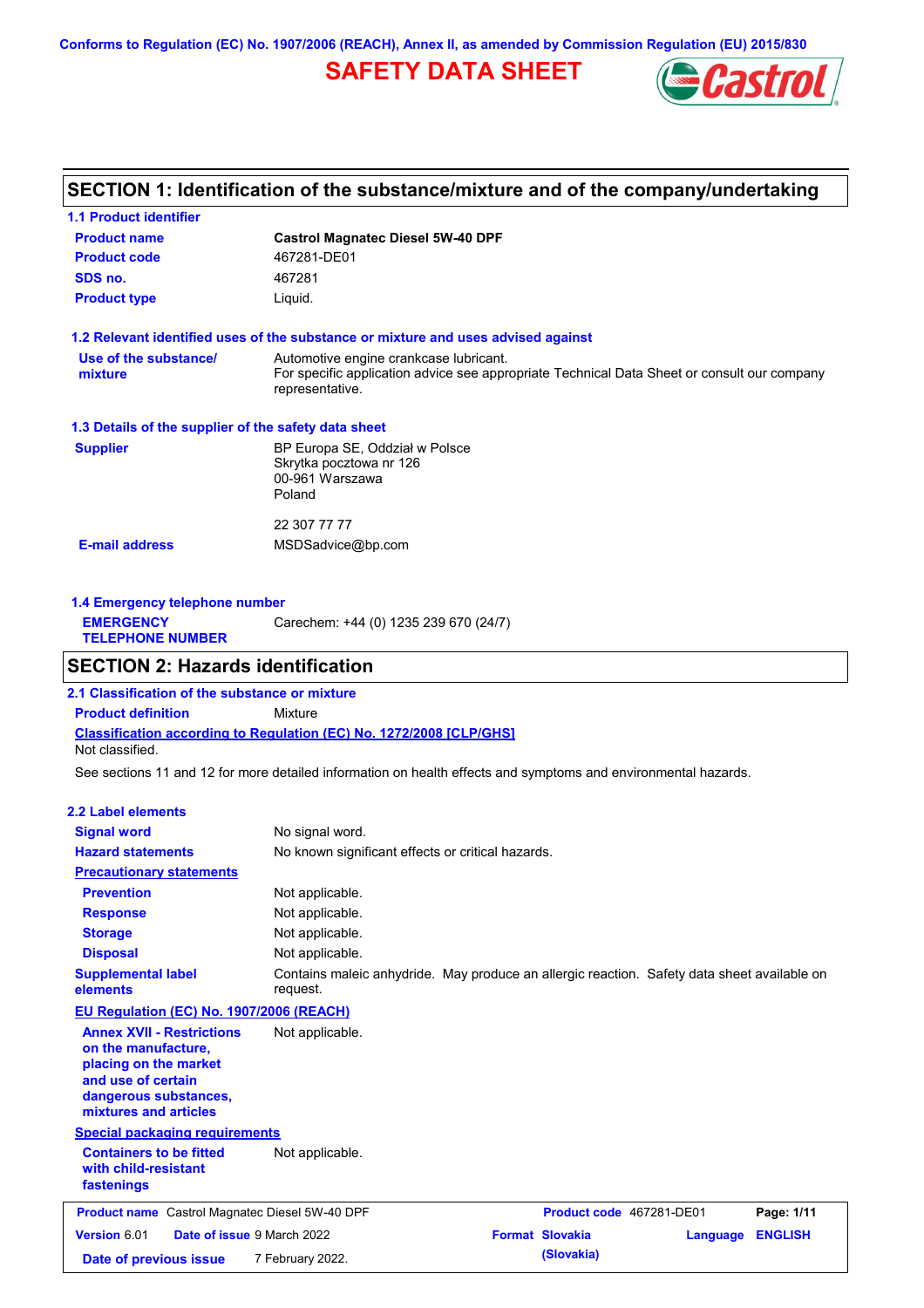## **SECTION 2: Hazards identification**

| <b>Tactile warning of danger</b>                                                                                         | Not applicable.                                                                                                                                                                                                          |
|--------------------------------------------------------------------------------------------------------------------------|--------------------------------------------------------------------------------------------------------------------------------------------------------------------------------------------------------------------------|
| 2.3 Other hazards                                                                                                        |                                                                                                                                                                                                                          |
| <b>Results of PBT and vPvB</b><br>assessment                                                                             | Product does not meet the criteria for PBT or vPvB according to Regulation (EC) No. 1907/2006,<br>Annex XIII.                                                                                                            |
| <b>Product meets the criteria</b><br>for PBT or vPvB according<br>to Regulation (EC) No.<br><b>1907/2006, Annex XIII</b> | This mixture does not contain any substances that are assessed to be a PBT or a vPvB.                                                                                                                                    |
| Other hazards which do<br>not result in classification                                                                   | Defatting to the skin.<br>USED ENGINE OILS<br>Used engine oil may contain hazardous components which have the potential to cause skin<br>cancer.<br>See Toxicological Information, section 11 of this Safety Data Sheet. |

### **SECTION 3: Composition/information on ingredients**

| <b>3.2 Mixtures</b>                                                                    |                                                                                      |             |                                                                                                                                                                                         |             |
|----------------------------------------------------------------------------------------|--------------------------------------------------------------------------------------|-------------|-----------------------------------------------------------------------------------------------------------------------------------------------------------------------------------------|-------------|
| <b>Product definition</b>                                                              | Mixture                                                                              |             |                                                                                                                                                                                         |             |
| Highly refined base oil (IP 346 DMSO extract < 3%). Proprietary performance additives. |                                                                                      |             |                                                                                                                                                                                         |             |
| <b>Product/ingredient</b><br>name                                                      | <b>Identifiers</b>                                                                   | %           | <b>Regulation (EC) No.</b><br>1272/2008 [CLP]                                                                                                                                           | <b>Type</b> |
| Distillates (petroleum), hydrotreated<br>heavy paraffinic                              | REACH #: 01-2119484627-25<br>EC: 265-157-1<br>CAS: 64742-54-7<br>Index: 649-467-00-8 | ≥50 - ≤75   | Not classified.                                                                                                                                                                         | $[2]$       |
| Distillates (petroleum), hydrotreated<br>heavy paraffinic                              | REACH #: 01-2119484627-25<br>EC: 265-157-1<br>CAS: 64742-54-7<br>Index: 649-467-00-8 | $≥25 - ≤50$ | Asp. Tox. 1, H304                                                                                                                                                                       | [1] [2]     |
| Benzene, ethenyl-, polymer with<br>1,3-butadiene, hydrogenated                         | CAS: 66070-58-4                                                                      | $\leq$ 3    | Aquatic Chronic 4, H413                                                                                                                                                                 | $[1]$       |
| maleic anhydride                                                                       | REACH #: 01-2119472428-31<br>EC: 203-571-6<br>CAS: 108-31-6<br>Index: 607-096-00-9   | < 0.001     | Acute Tox. 4, H302<br>Skin Corr. 1B, H314<br>Eye Dam. 1, H318<br>Resp. Sens. 1, H334<br>Skin Sens. 1A, H317<br>STOT RE 1, H372<br>(respiratory system)<br>(inhalation)<br><b>EUH071</b> | [1] [2]     |

**See Section 16 for the full text of the H statements declared above.**

#### **Type**

[1] Substance classified with a health or environmental hazard

[2] Substance with a workplace exposure limit

[3] Substance meets the criteria for PBT according to Regulation (EC) No. 1907/2006, Annex XIII

[4] Substance meets the criteria for vPvB according to Regulation (EC) No. 1907/2006, Annex XIII

[5] Substance of equivalent concern

[6] Additional disclosure due to company policy

Occupational exposure limits, if available, are listed in Section 8.

### **SECTION 4: First aid measures**

| 4.1 Description of first aid measures                 |                                                                                                                                                                                                                                                     |                        |                          |                |
|-------------------------------------------------------|-----------------------------------------------------------------------------------------------------------------------------------------------------------------------------------------------------------------------------------------------------|------------------------|--------------------------|----------------|
| <b>Eye contact</b>                                    | In case of contact, immediately flush eyes with plenty of water for at least 15 minutes. Eyelids<br>should be held away from the eyeball to ensure thorough rinsing. Check for and remove any<br>contact lenses. Get medical attention.             |                        |                          |                |
| <b>Skin contact</b>                                   | Wash skin thoroughly with soap and water or use recognised skin cleanser. Remove<br>contaminated clothing and shoes. Wash clothing before reuse. Clean shoes thoroughly before<br>reuse. Get medical attention if irritation develops.              |                        |                          |                |
| <b>Inhalation</b>                                     | If inhaled, remove to fresh air. In case of inhalation of decomposition products in a fire,<br>symptoms may be delayed. The exposed person may need to be kept under medical<br>surveillance for 48 hours. Get medical attention if symptoms occur. |                        |                          |                |
| <b>Product name</b> Castrol Magnatec Diesel 5W-40 DPF |                                                                                                                                                                                                                                                     |                        | Product code 467281-DE01 | Page: 2/11     |
| Version 6.01<br><b>Date of issue 9 March 2022</b>     |                                                                                                                                                                                                                                                     | <b>Format Slovakia</b> | Language                 | <b>ENGLISH</b> |
| Date of previous issue                                | 7 February 2022.                                                                                                                                                                                                                                    | (Slovakia)             |                          |                |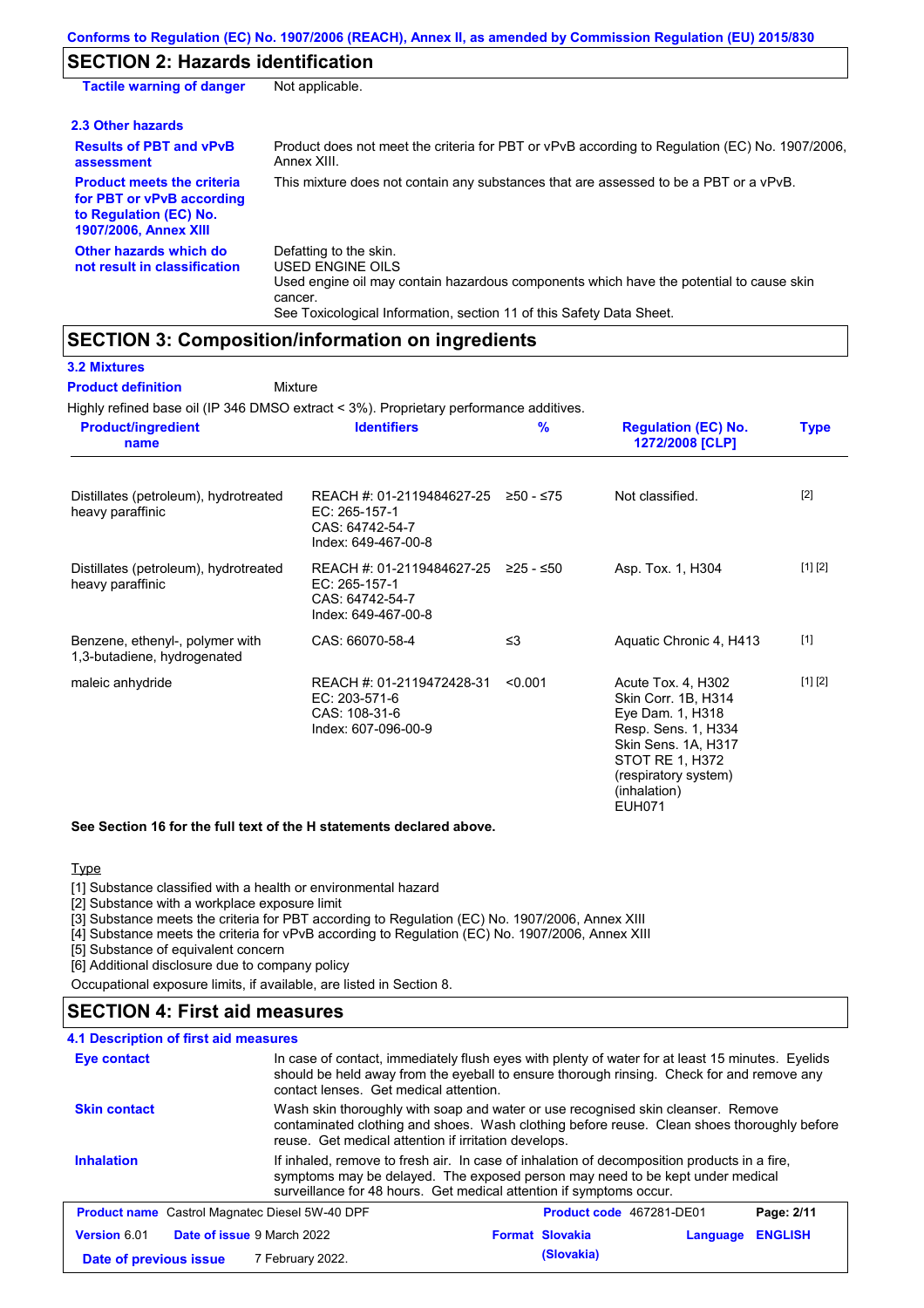### **Conforms to Regulation (EC) No. 1907/2006 (REACH), Annex II, as amended by Commission Regulation (EU) 2015/830**

## **SECTION 4: First aid measures**

| <b>Ingestion</b>                      | Do not induce vomiting unless directed to do so by medical personnel. Get medical attention if<br>symptoms occur.   |  |  |  |  |
|---------------------------------------|---------------------------------------------------------------------------------------------------------------------|--|--|--|--|
| <b>Protection of first-aiders</b>     | No action shall be taken involving any personal risk or without suitable training.                                  |  |  |  |  |
|                                       | 4.2 Most important symptoms and effects, both acute and delayed                                                     |  |  |  |  |
|                                       | See Section 11 for more detailed information on health effects and symptoms.                                        |  |  |  |  |
| <b>Potential acute health effects</b> |                                                                                                                     |  |  |  |  |
| <b>Inhalation</b>                     | Exposure to decomposition products may cause a health hazard. Serious effects may be<br>delayed following exposure. |  |  |  |  |
| <b>Ingestion</b>                      | No known significant effects or critical hazards.                                                                   |  |  |  |  |
| <b>Skin contact</b>                   | Defatting to the skin. May cause skin dryness and irritation.                                                       |  |  |  |  |
| Eye contact                           | No known significant effects or critical hazards.                                                                   |  |  |  |  |
|                                       | Delayed and immediate effects as well as chronic effects from short and long-term exposure                          |  |  |  |  |
| <b>Inhalation</b>                     | Overexposure to the inhalation of airborne droplets or aerosols may cause irritation of the<br>respiratory tract.   |  |  |  |  |
| <b>Ingestion</b>                      | Ingestion of large quantities may cause nausea and diarrhoea.                                                       |  |  |  |  |
| <b>Skin contact</b>                   | Prolonged or repeated contact can defat the skin and lead to irritation and/or dermatitis.                          |  |  |  |  |
| Eye contact                           | Potential risk of transient stinging or redness if accidental eye contact occurs.                                   |  |  |  |  |

### **4.3 Indication of any immediate medical attention and special treatment needed**

| <b>Notes to physician</b> | Treatment should in general be symptomatic and directed to relieving any effects.   |
|---------------------------|-------------------------------------------------------------------------------------|
|                           | In case of inhalation of decomposition products in a fire, symptoms may be delayed. |
|                           | The exposed person may need to be kept under medical surveillance for 48 hours.     |

# **SECTION 5: Firefighting measures**

| 5.1 Extinguishing media                                                                                                                                                                                     |                                                                                                                                                                                                                                                                                                                                                                   |  |  |
|-------------------------------------------------------------------------------------------------------------------------------------------------------------------------------------------------------------|-------------------------------------------------------------------------------------------------------------------------------------------------------------------------------------------------------------------------------------------------------------------------------------------------------------------------------------------------------------------|--|--|
| <b>Suitable extinguishing</b><br>media                                                                                                                                                                      | In case of fire, use foam, dry chemical or carbon dioxide extinguisher or spray.                                                                                                                                                                                                                                                                                  |  |  |
| <b>Unsuitable extinguishing</b><br>media                                                                                                                                                                    | Do not use water jet. The use of a water jet may cause the fire to spread by splashing the<br>burning product.                                                                                                                                                                                                                                                    |  |  |
| 5.2 Special hazards arising from the substance or mixture                                                                                                                                                   |                                                                                                                                                                                                                                                                                                                                                                   |  |  |
| <b>Hazards from the</b><br>substance or mixture                                                                                                                                                             | In a fire or if heated, a pressure increase will occur and the container may burst.                                                                                                                                                                                                                                                                               |  |  |
| Combustion products may include the following:<br><b>Hazardous combustion</b><br>carbon oxides (CO, CO <sub>2</sub> ) (carbon monoxide, carbon dioxide)<br>products<br>nitrogen oxides ( $NO$ , $NO2$ etc.) |                                                                                                                                                                                                                                                                                                                                                                   |  |  |
| <b>5.3 Advice for firefighters</b>                                                                                                                                                                          |                                                                                                                                                                                                                                                                                                                                                                   |  |  |
| <b>Special precautions for</b><br>fire-fighters                                                                                                                                                             | No action shall be taken involving any personal risk or without suitable training. Promptly<br>isolate the scene by removing all persons from the vicinity of the incident if there is a fire.                                                                                                                                                                    |  |  |
| <b>Special protective</b><br>equipment for fire-fighters                                                                                                                                                    | Fire-fighters should wear appropriate protective equipment and self-contained breathing<br>apparatus (SCBA) with a full face-piece operated in positive pressure mode. Clothing for fire-<br>fighters (including helmets, protective boots and gloves) conforming to European standard EN<br>469 will provide a basic level of protection for chemical incidents. |  |  |

# **SECTION 6: Accidental release measures**

|                                         | 6.1 Personal precautions, protective equipment and emergency procedures                                                                                                                                                                                                                                                             |
|-----------------------------------------|-------------------------------------------------------------------------------------------------------------------------------------------------------------------------------------------------------------------------------------------------------------------------------------------------------------------------------------|
| For non-emergency<br>personnel          | No action shall be taken involving any personal risk or without suitable training. Evacuate<br>surrounding areas. Keep unnecessary and unprotected personnel from entering. Do not touch<br>or walk through spilt material. Floors may be slippery; use care to avoid falling. Put on<br>appropriate personal protective equipment. |
| For emergency responders                | If specialised clothing is required to deal with the spillage, take note of any information in<br>Section 8 on suitable and unsuitable materials. See also the information in "For non-<br>emergency personnel".                                                                                                                    |
| <b>6.2 Environmental</b><br>precautions | Avoid dispersal of spilt material and runoff and contact with soil, waterways, drains and sewers.<br>Inform the relevant authorities if the product has caused environmental pollution (sewers,<br>waterways, soil or air).                                                                                                         |

| <b>Product name</b> Castrol Magnatec Diesel 5W-40 DPF |  | Product code 467281-DE01          |  | Page: 3/11             |                         |  |
|-------------------------------------------------------|--|-----------------------------------|--|------------------------|-------------------------|--|
| Version 6.01                                          |  | <b>Date of issue 9 March 2022</b> |  | <b>Format Slovakia</b> | <b>Language ENGLISH</b> |  |
| Date of previous issue                                |  | <sup>7</sup> February 2022.       |  | (Slovakia)             |                         |  |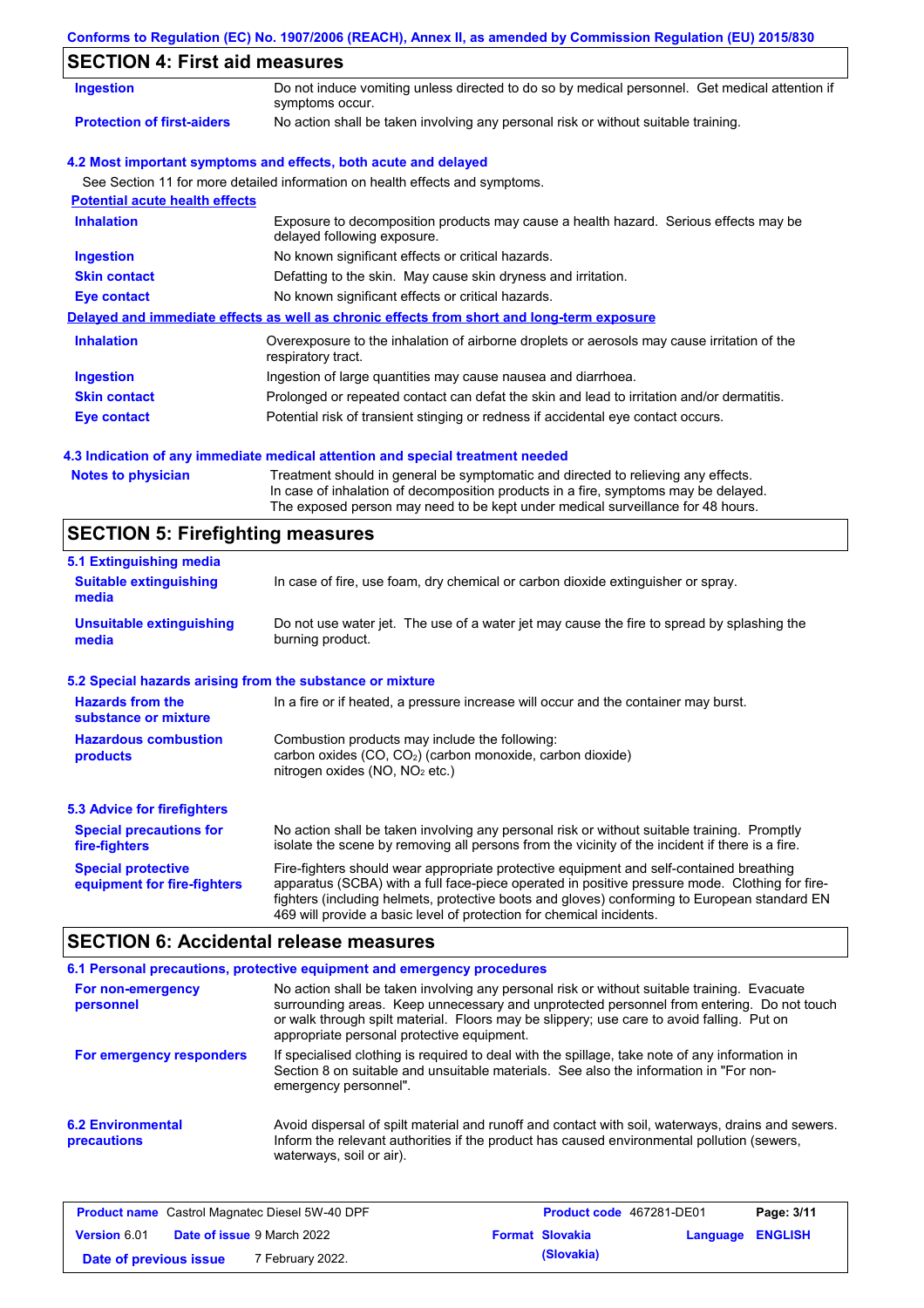# **SECTION 6: Accidental release measures**

| 6.3 Methods and material for containment and cleaning up |                                                                                                                                                                                                                                                                                                                                                                                                |
|----------------------------------------------------------|------------------------------------------------------------------------------------------------------------------------------------------------------------------------------------------------------------------------------------------------------------------------------------------------------------------------------------------------------------------------------------------------|
| <b>Small spill</b>                                       | Stop leak if without risk. Move containers from spill area. Absorb with an inert material and<br>place in an appropriate waste disposal container. Dispose of via a licensed waste disposal<br>contractor.                                                                                                                                                                                     |
| Large spill                                              | Stop leak if without risk. Move containers from spill area. Prevent entry into sewers, water<br>courses, basements or confined areas. Contain and collect spillage with non-combustible,<br>absorbent material e.g. sand, earth, vermiculite or diatomaceous earth and place in container<br>for disposal according to local regulations. Dispose of via a licensed waste disposal contractor. |
| 6.4 Reference to other<br><b>sections</b>                | See Section 1 for emergency contact information.<br>See Section 5 for firefighting measures.<br>See Section 8 for information on appropriate personal protective equipment.<br>See Section 12 for environmental precautions.<br>See Section 13 for additional waste treatment information.                                                                                                     |

## **SECTION 7: Handling and storage**

| 7.1 Precautions for safe handling                                                    |                                                                                                                                                                                                                                                                                                                                                                                                                                                                                          |
|--------------------------------------------------------------------------------------|------------------------------------------------------------------------------------------------------------------------------------------------------------------------------------------------------------------------------------------------------------------------------------------------------------------------------------------------------------------------------------------------------------------------------------------------------------------------------------------|
| <b>Protective measures</b>                                                           | Put on appropriate personal protective equipment.                                                                                                                                                                                                                                                                                                                                                                                                                                        |
| <b>Advice on general</b><br>occupational hygiene                                     | Eating, drinking and smoking should be prohibited in areas where this material is handled,<br>stored and processed. Wash thoroughly after handling. Remove contaminated clothing and<br>protective equipment before entering eating areas. See also Section 8 for additional<br>information on hygiene measures.                                                                                                                                                                         |
| <b>7.2 Conditions for safe</b><br>storage, including any<br><i>incompatibilities</i> | Store in accordance with local regulations. Store in a dry, cool and well-ventilated area, away<br>from incompatible materials (see Section 10). Keep away from heat and direct sunlight. Keep<br>container tightly closed and sealed until ready for use. Containers that have been opened must<br>be carefully resealed and kept upright to prevent leakage. Store and use only in equipment/<br>containers designed for use with this product. Do not store in unlabelled containers. |
| <b>Not suitable</b>                                                                  | Prolonged exposure to elevated temperature.                                                                                                                                                                                                                                                                                                                                                                                                                                              |
| 7.3 Specific end use(s)                                                              |                                                                                                                                                                                                                                                                                                                                                                                                                                                                                          |
| <b>Recommendations</b>                                                               | See section 1.2 and Exposure scenarios in annex, if applicable.                                                                                                                                                                                                                                                                                                                                                                                                                          |

# **SECTION 8: Exposure controls/personal protection**

| <b>Product/ingredient name</b>                         | <b>Exposure limit values</b>                                                                                                                                                                                                                                                                                                                                                                                                                                                  |
|--------------------------------------------------------|-------------------------------------------------------------------------------------------------------------------------------------------------------------------------------------------------------------------------------------------------------------------------------------------------------------------------------------------------------------------------------------------------------------------------------------------------------------------------------|
| Distillates (petroleum), hydrotreated heavy paraffinic | Government regulation SR c. 355/2006 (Slovakia).<br>TWA: 1 mg/m <sup>3</sup> , (Mineral oils) 8 hours. Issued/Revised: 6/2006 Form:<br>liquid aerosol, fumes<br>TWA: 5 ppm, (Mineral oils) 8 hours. Issued/Revised: 6/2006 Form: liquid<br>aerosol, fumes<br>STEL: 3 mg/m <sup>3</sup> , (Mineral oils) 15 minutes. Issued/Revised: 12/2011<br>Form: liquid aerosol, fumes<br>STEL: 15 ppm, (Mineral oils) 15 minutes. Issued/Revised: 12/2011 Form:<br>liquid aerosol, fumes |
| Distillates (petroleum), hydrotreated heavy paraffinic | Government regulation SR c. 355/2006 (Slovakia).<br>TWA: 1 mg/m <sup>3</sup> , (Mineral oils) 8 hours. Issued/Revised: 6/2006 Form:<br>liquid aerosol, fumes<br>TWA: 5 ppm, (Mineral oils) 8 hours. Issued/Revised: 6/2006 Form: liquid<br>aerosol. fumes<br>STEL: 3 mg/m <sup>3</sup> , (Mineral oils) 15 minutes. Issued/Revised: 12/2011<br>Form: liquid aerosol, fumes<br>STEL: 15 ppm, (Mineral oils) 15 minutes. Issued/Revised: 12/2011 Form:<br>liquid aerosol, fumes |
| maleic anhydride                                       | Government regulation SR c. 355/2006 (Slovakia). Skin sensitiser.<br>TWA: 0.41 mg/m <sup>3</sup> 8 hours. Issued/Revised: 6/2006<br>TWA: 0.1 ppm 8 hours. Issued/Revised: 6/2006                                                                                                                                                                                                                                                                                              |
| guidance only.                                         | Whilst specific OELs for certain components may be shown in this section, other components may be present in any mist,<br>vapour or dust produced. Therefore, the specific OELs may not be applicable to the product as a whole and are provided for                                                                                                                                                                                                                          |

|                        | <b>Product name</b> Castrol Magnatec Diesel 5W-40 DPF | <b>Product code</b> 467281-DE01 |                         | Page: 4/11 |
|------------------------|-------------------------------------------------------|---------------------------------|-------------------------|------------|
| <b>Version 6.01</b>    | <b>Date of issue 9 March 2022</b>                     | <b>Format Slovakia</b>          | <b>Language ENGLISH</b> |            |
| Date of previous issue | <sup>7</sup> February 2022.                           | (Slovakia)                      |                         |            |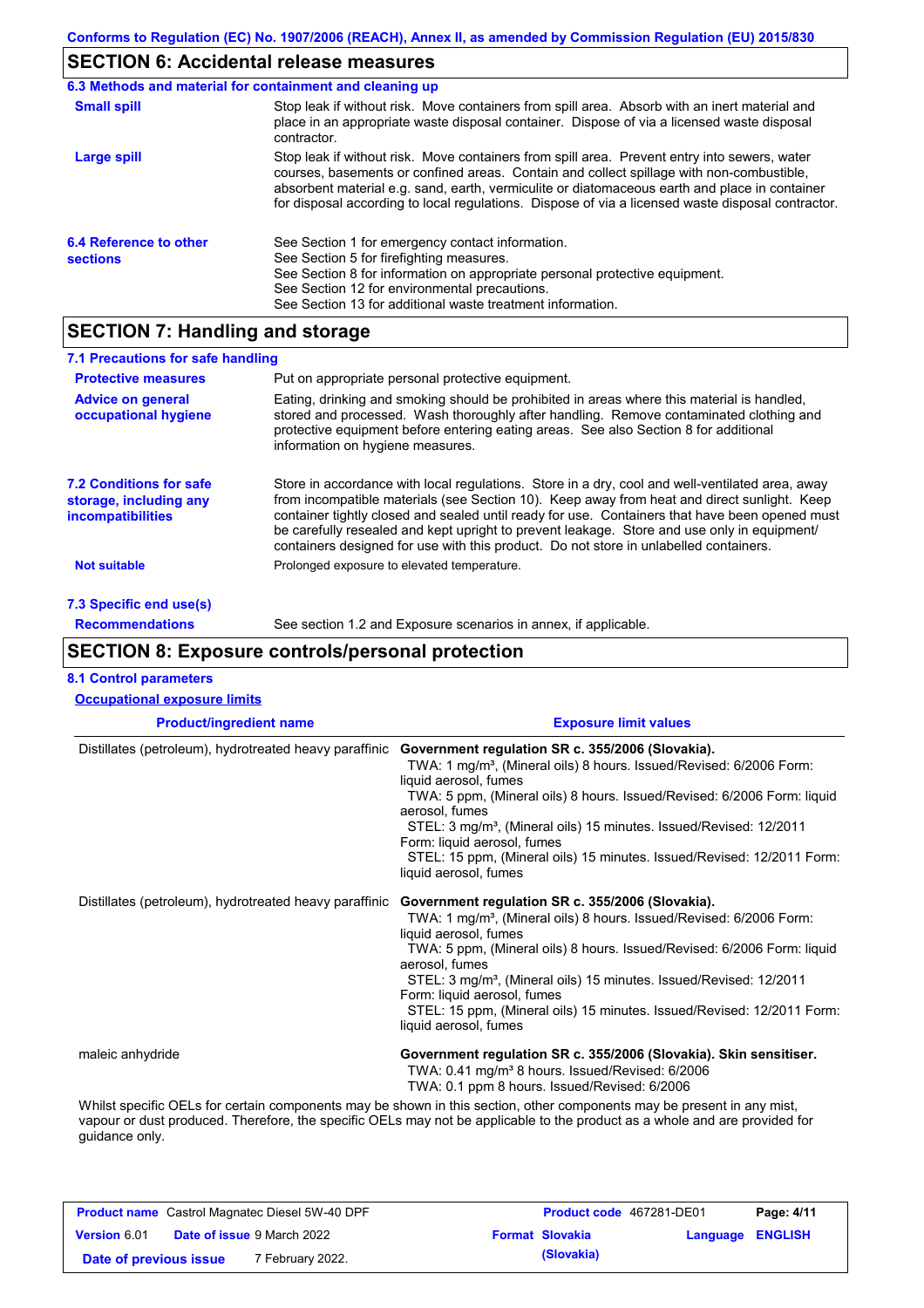# **SECTION 8: Exposure controls/personal protection**

| <b>Recommended monitoring</b><br><b>procedures</b>             | If this product contains ingredients with exposure limits, personal, workplace atmosphere or<br>biological monitoring may be required to determine the effectiveness of the ventilation or other<br>control measures and/or the necessity to use respiratory protective equipment. Reference                                                                                                                                                                                                                                                                                                                                                                                                                                                                                                                                                                                                                                                                                                            |                          |          |                |
|----------------------------------------------------------------|---------------------------------------------------------------------------------------------------------------------------------------------------------------------------------------------------------------------------------------------------------------------------------------------------------------------------------------------------------------------------------------------------------------------------------------------------------------------------------------------------------------------------------------------------------------------------------------------------------------------------------------------------------------------------------------------------------------------------------------------------------------------------------------------------------------------------------------------------------------------------------------------------------------------------------------------------------------------------------------------------------|--------------------------|----------|----------------|
|                                                                | should be made to monitoring standards, such as the following: European Standard EN 689<br>(Workplace atmospheres - Guidance for the assessment of exposure by inhalation to chemical<br>agents for comparison with limit values and measurement strategy) European Standard EN<br>14042 (Workplace atmospheres - Guide for the application and use of procedures for the<br>assessment of exposure to chemical and biological agents) European Standard EN 482<br>(Workplace atmospheres - General requirements for the performance of procedures for the<br>measurement of chemical agents) Reference to national guidance documents for methods for<br>the determination of hazardous substances will also be required.                                                                                                                                                                                                                                                                              |                          |          |                |
| <b>Derived No Effect Level</b>                                 |                                                                                                                                                                                                                                                                                                                                                                                                                                                                                                                                                                                                                                                                                                                                                                                                                                                                                                                                                                                                         |                          |          |                |
| No DNELs/DMELs available.                                      |                                                                                                                                                                                                                                                                                                                                                                                                                                                                                                                                                                                                                                                                                                                                                                                                                                                                                                                                                                                                         |                          |          |                |
| <b>Predicted No Effect Concentration</b><br>No PNECs available |                                                                                                                                                                                                                                                                                                                                                                                                                                                                                                                                                                                                                                                                                                                                                                                                                                                                                                                                                                                                         |                          |          |                |
| <b>8.2 Exposure controls</b>                                   |                                                                                                                                                                                                                                                                                                                                                                                                                                                                                                                                                                                                                                                                                                                                                                                                                                                                                                                                                                                                         |                          |          |                |
| <b>Appropriate engineering</b><br><b>controls</b>              | Provide exhaust ventilation or other engineering controls to keep the relevant airborne<br>concentrations below their respective occupational exposure limits.<br>All activities involving chemicals should be assessed for their risks to health, to ensure<br>exposures are adequately controlled. Personal protective equipment should only be considered<br>after other forms of control measures (e.g. engineering controls) have been suitably evaluated.<br>Personal protective equipment should conform to appropriate standards, be suitable for use, be<br>kept in good condition and properly maintained.<br>Your supplier of personal protective equipment should be consulted for advice on selection and<br>appropriate standards. For further information contact your national organisation for standards.<br>The final choice of protective equipment will depend upon a risk assessment. It is important to<br>ensure that all items of personal protective equipment are compatible. |                          |          |                |
| <b>Individual protection measures</b>                          |                                                                                                                                                                                                                                                                                                                                                                                                                                                                                                                                                                                                                                                                                                                                                                                                                                                                                                                                                                                                         |                          |          |                |
| <b>Hygiene measures</b>                                        | Wash hands, forearms and face thoroughly after handling chemical products, before eating,<br>smoking and using the lavatory and at the end of the working period. Ensure that eyewash<br>stations and safety showers are close to the workstation location.                                                                                                                                                                                                                                                                                                                                                                                                                                                                                                                                                                                                                                                                                                                                             |                          |          |                |
| <b>Respiratory protection</b>                                  | In case of insufficient ventilation, wear suitable respiratory equipment.<br>The correct choice of respiratory protection depends upon the chemicals being handled, the<br>conditions of work and use, and the condition of the respiratory equipment. Safety procedures<br>should be developed for each intended application. Respiratory protection equipment should<br>therefore be chosen in consultation with the supplier/manufacturer and with a full assessment<br>of the working conditions.                                                                                                                                                                                                                                                                                                                                                                                                                                                                                                   |                          |          |                |
| <b>Eye/face protection</b>                                     | Safety glasses with side shields.                                                                                                                                                                                                                                                                                                                                                                                                                                                                                                                                                                                                                                                                                                                                                                                                                                                                                                                                                                       |                          |          |                |
| <b>Skin protection</b>                                         |                                                                                                                                                                                                                                                                                                                                                                                                                                                                                                                                                                                                                                                                                                                                                                                                                                                                                                                                                                                                         |                          |          |                |
| <b>Hand protection</b>                                         | General Information:                                                                                                                                                                                                                                                                                                                                                                                                                                                                                                                                                                                                                                                                                                                                                                                                                                                                                                                                                                                    |                          |          |                |
|                                                                | Because specific work environments and material handling practices vary, safety procedures<br>should be developed for each intended application. The correct choice of protective gloves<br>depends upon the chemicals being handled, and the conditions of work and use. Most gloves<br>provide protection for only a limited time before they must be discarded and replaced (even the<br>best chemically resistant gloves will break down after repeated chemical exposures).                                                                                                                                                                                                                                                                                                                                                                                                                                                                                                                        |                          |          |                |
|                                                                | Gloves should be chosen in consultation with the supplier / manufacturer and taking account of<br>a full assessment of the working conditions.                                                                                                                                                                                                                                                                                                                                                                                                                                                                                                                                                                                                                                                                                                                                                                                                                                                          |                          |          |                |
|                                                                | Recommended: Nitrile gloves.<br><b>Breakthrough time:</b>                                                                                                                                                                                                                                                                                                                                                                                                                                                                                                                                                                                                                                                                                                                                                                                                                                                                                                                                               |                          |          |                |
|                                                                | Breakthrough time data are generated by glove manufacturers under laboratory test conditions<br>and represent how long a glove can be expected to provide effective permeation resistance. It<br>is important when following breakthrough time recommendations that actual workplace<br>conditions are taken into account. Always consult with your glove supplier for up-to-date<br>technical information on breakthrough times for the recommended glove type.<br>Our recommendations on the selection of gloves are as follows:                                                                                                                                                                                                                                                                                                                                                                                                                                                                      |                          |          |                |
|                                                                | Continuous contact:                                                                                                                                                                                                                                                                                                                                                                                                                                                                                                                                                                                                                                                                                                                                                                                                                                                                                                                                                                                     |                          |          |                |
|                                                                | Gloves with a minimum breakthrough time of 240 minutes, or >480 minutes if suitable gloves<br>can be obtained.<br>If suitable gloves are not available to offer that level of protection, gloves with shorter<br>breakthrough times may be acceptable as long as appropriate glove maintenance and                                                                                                                                                                                                                                                                                                                                                                                                                                                                                                                                                                                                                                                                                                      |                          |          |                |
| <b>Product name</b> Castrol Magnatec Diesel 5W-40 DPF          |                                                                                                                                                                                                                                                                                                                                                                                                                                                                                                                                                                                                                                                                                                                                                                                                                                                                                                                                                                                                         | Product code 467281-DE01 |          | Page: 5/11     |
| <b>Version 6.01</b><br>Date of issue 9 March 2022              |                                                                                                                                                                                                                                                                                                                                                                                                                                                                                                                                                                                                                                                                                                                                                                                                                                                                                                                                                                                                         | <b>Format Slovakia</b>   | Language | <b>ENGLISH</b> |

**Date of previous issue** 7 February 2022.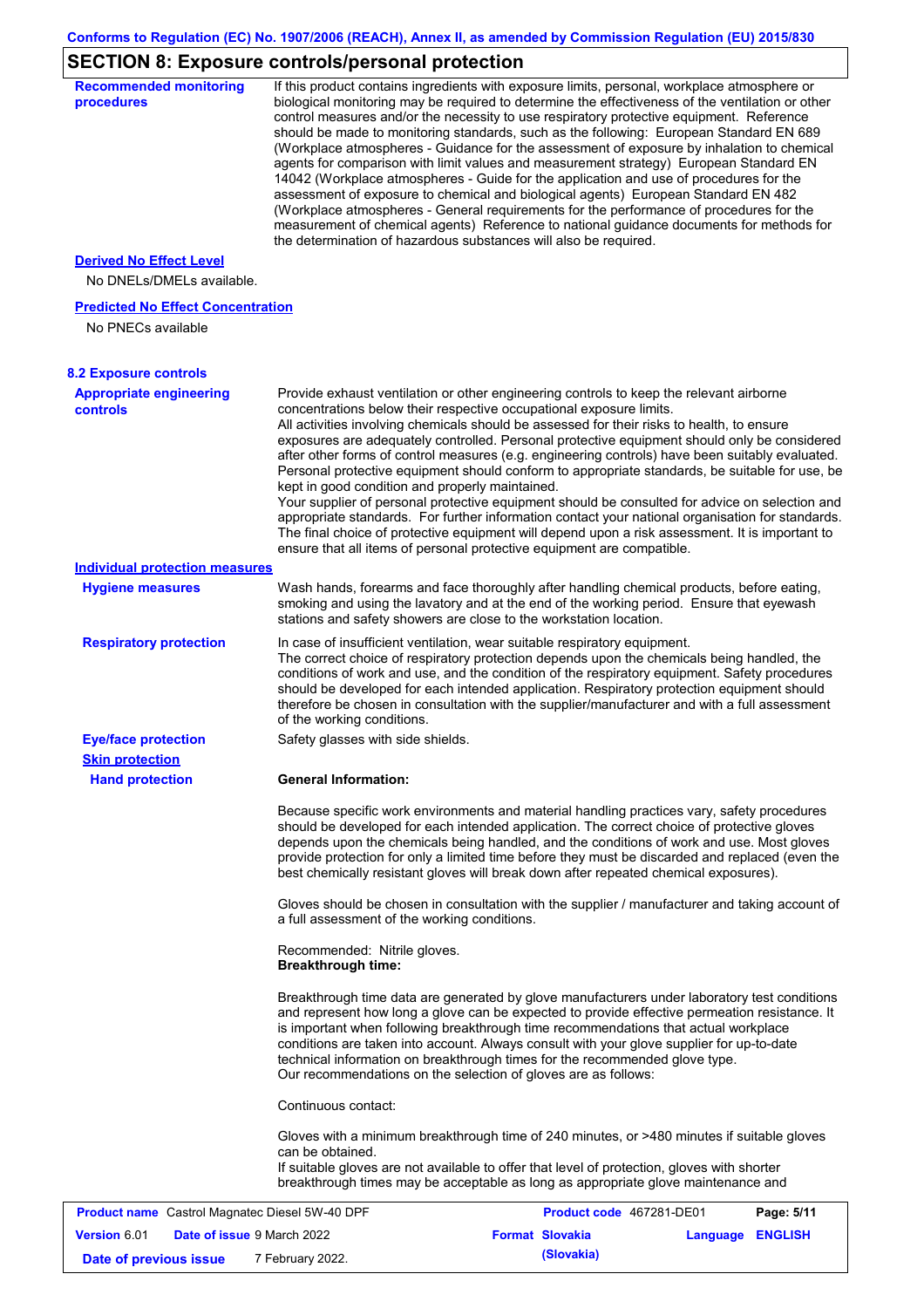## **SECTION 8: Exposure controls/personal protection**

replacement regimes are determined and adhered to.

Short-term / splash protection:

|                                           | Recommended breakthrough times as above.<br>It is recognised that for short-term, transient exposures, gloves with shorter breakthrough times<br>may commonly be used. Therefore, appropriate maintenance and replacement regimes must<br>be determined and rigorously followed.                                                                                                                                                                                                                                                                                                                                                                                                      |
|-------------------------------------------|---------------------------------------------------------------------------------------------------------------------------------------------------------------------------------------------------------------------------------------------------------------------------------------------------------------------------------------------------------------------------------------------------------------------------------------------------------------------------------------------------------------------------------------------------------------------------------------------------------------------------------------------------------------------------------------|
|                                           | <b>Glove Thickness:</b>                                                                                                                                                                                                                                                                                                                                                                                                                                                                                                                                                                                                                                                               |
|                                           | For general applications, we recommend gloves with a thickness typically greater than 0.35 mm.                                                                                                                                                                                                                                                                                                                                                                                                                                                                                                                                                                                        |
|                                           | It should be emphasised that glove thickness is not necessarily a good predictor of glove<br>resistance to a specific chemical, as the permeation efficiency of the glove will be dependent<br>on the exact composition of the glove material. Therefore, glove selection should also be based<br>on consideration of the task requirements and knowledge of breakthrough times.<br>Glove thickness may also vary depending on the glove manufacturer, the glove type and the<br>glove model. Therefore, the manufacturers' technical data should always be taken into account<br>to ensure selection of the most appropriate glove for the task.                                     |
|                                           | Note: Depending on the activity being conducted, gloves of varying thickness may be required<br>for specific tasks. For example:                                                                                                                                                                                                                                                                                                                                                                                                                                                                                                                                                      |
|                                           | • Thinner gloves (down to 0.1 mm or less) may be required where a high degree of manual<br>dexterity is needed. However, these gloves are only likely to give short duration protection and<br>would normally be just for single use applications, then disposed of.                                                                                                                                                                                                                                                                                                                                                                                                                  |
|                                           | • Thicker gloves (up to 3 mm or more) may be required where there is a mechanical (as well<br>as a chemical) risk i.e. where there is abrasion or puncture potential.                                                                                                                                                                                                                                                                                                                                                                                                                                                                                                                 |
| <b>Skin and body</b>                      | Use of protective clothing is good industrial practice.<br>Personal protective equipment for the body should be selected based on the task being<br>performed and the risks involved and should be approved by a specialist before handling this<br>product.<br>Cotton or polyester/cotton overalls will only provide protection against light superficial<br>contamination that will not soak through to the skin. Overalls should be laundered on a regular<br>basis. When the risk of skin exposure is high (e.g. when cleaning up spillages or if there is a<br>risk of splashing) then chemical resistant aprons and/or impervious chemical suits and boots<br>will be required. |
| <b>Refer to standards:</b>                | Respiratory protection: EN 529<br>Gloves: EN 420, EN 374<br>Eye protection: EN 166<br>Filtering half-mask: EN 149<br>Filtering half-mask with valve: EN 405<br>Half-mask: EN 140 plus filter<br>Full-face mask: EN 136 plus filter<br>Particulate filters: EN 143<br>Gas/combined filters: EN 14387                                                                                                                                                                                                                                                                                                                                                                                   |
| <b>Environmental exposure</b><br>controls | Emissions from ventilation or work process equipment should be checked to ensure they<br>comply with the requirements of environmental protection legislation. In some cases, fume<br>scrubbers, filters or engineering modifications to the process equipment will be necessary to<br>reduce emissions to acceptable levels.                                                                                                                                                                                                                                                                                                                                                         |
|                                           | <b>SECTION 9: Physical and chemical properties</b>                                                                                                                                                                                                                                                                                                                                                                                                                                                                                                                                                                                                                                    |

#### The conditions of measurement of all properties are at standard temperature and pressure unless otherwise indicated.

| 9.1 Information on basic physical and chemical properties<br><b>Appearance</b> |                  |                          |          |                |
|--------------------------------------------------------------------------------|------------------|--------------------------|----------|----------------|
| <b>Physical state</b>                                                          | Liquid.          |                          |          |                |
| <b>Colour</b>                                                                  | Amber.           |                          |          |                |
| <b>Odour</b>                                                                   | Not available.   |                          |          |                |
| <b>Odour threshold</b>                                                         | Not available.   |                          |          |                |
| pH                                                                             | Not applicable.  |                          |          |                |
| <b>Melting point/freezing point</b>                                            | Not available.   |                          |          |                |
| Initial boiling point and boiling<br>range                                     | Not available.   |                          |          |                |
| <b>Product name</b> Castrol Magnatec Diesel 5W-40 DPF                          |                  | Product code 467281-DE01 |          | Page: 6/11     |
| Version 6.01<br>Date of issue 9 March 2022                                     |                  | <b>Format Slovakia</b>   | Language | <b>ENGLISH</b> |
| Date of previous issue                                                         | 7 February 2022. | (Slovakia)               |          |                |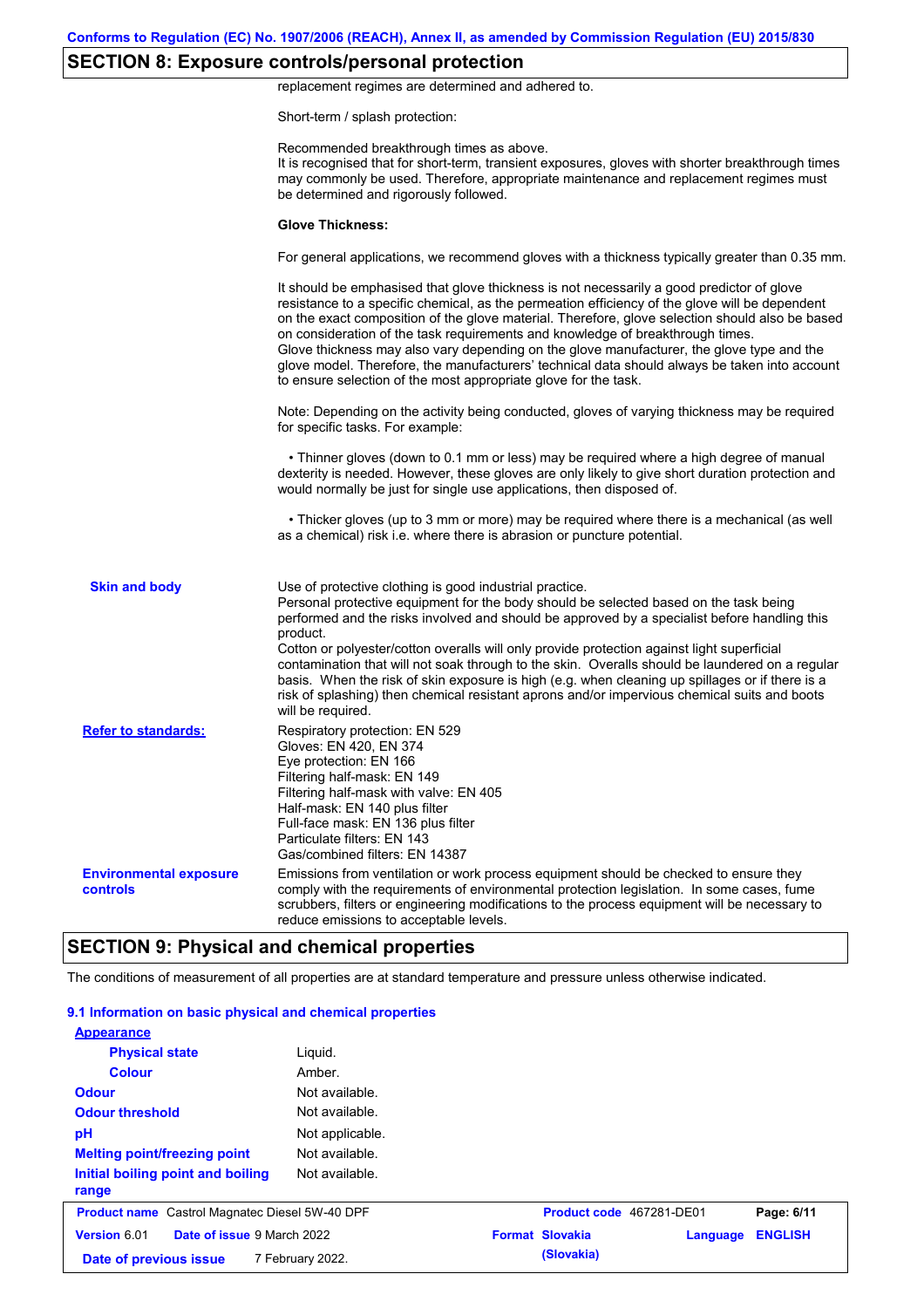# **SECTION 9: Physical and chemical properties**

| <b>Pour point</b>                                      | $-42 °C$                                                                                                                               |           |         |                         |          |     |                         |
|--------------------------------------------------------|----------------------------------------------------------------------------------------------------------------------------------------|-----------|---------|-------------------------|----------|-----|-------------------------|
| <b>Flash point</b>                                     | Closed cup: 203°C (397.4°F) [Pensky-Martens]                                                                                           |           |         |                         |          |     |                         |
| <b>Evaporation rate</b>                                | Not available.                                                                                                                         |           |         |                         |          |     |                         |
| <b>Flammability (solid, gas)</b>                       | Not available.                                                                                                                         |           |         |                         |          |     |                         |
| <b>Upper/lower flammability or</b><br>explosive limits | Not available.                                                                                                                         |           |         |                         |          |     |                         |
| <b>Vapour pressure</b>                                 | Not available.                                                                                                                         |           |         |                         |          |     |                         |
|                                                        |                                                                                                                                        |           |         | Vapour Pressure at 20°C |          |     | Vapour pressure at 50°C |
|                                                        | Ingredient name                                                                                                                        | mm Hg kPa |         | <b>Method</b>           | mm<br>Hg | kPa | <b>Method</b>           |
|                                                        | Distillates (petroleum),<br>hydrotreated heavy<br>paraffinic                                                                           | < 0.08    | < 0.011 | <b>ASTM D 5191</b>      |          |     |                         |
|                                                        | Distillates (petroleum),<br>hydrotreated heavy<br>paraffinic                                                                           | < 0.08    | < 0.011 | <b>ASTM D 5191</b>      |          |     |                         |
| <b>Vapour density</b>                                  | Not available.                                                                                                                         |           |         |                         |          |     |                         |
| <b>Relative density</b>                                | Not available.                                                                                                                         |           |         |                         |          |     |                         |
| <b>Density</b>                                         | <1000 kg/m <sup>3</sup> (<1 g/cm <sup>3</sup> ) at 15°C                                                                                |           |         |                         |          |     |                         |
| <b>Solubility(ies)</b>                                 | insoluble in water.                                                                                                                    |           |         |                         |          |     |                         |
| <b>Partition coefficient: n-octanol/</b><br>water      | Not applicable.                                                                                                                        |           |         |                         |          |     |                         |
| <b>Auto-ignition temperature</b>                       | Not available.                                                                                                                         |           |         |                         |          |     |                         |
| <b>Decomposition temperature</b>                       | Not available.                                                                                                                         |           |         |                         |          |     |                         |
| <b>Viscosity</b>                                       | Kinematic: 75.5 mm <sup>2</sup> /s (75.5 cSt) at 40 $^{\circ}$ C<br>Kinematic: 12.8 to 16 mm <sup>2</sup> /s (12.8 to 16 cSt) at 100°C |           |         |                         |          |     |                         |
| <b>Explosive properties</b>                            | Not available.                                                                                                                         |           |         |                         |          |     |                         |
| <b>Oxidising properties</b>                            | Not available.                                                                                                                         |           |         |                         |          |     |                         |
| <b>Particle characteristics</b>                        |                                                                                                                                        |           |         |                         |          |     |                         |
| <b>Median particle size</b>                            | Not applicable.                                                                                                                        |           |         |                         |          |     |                         |
| 9.2 Other information                                  |                                                                                                                                        |           |         |                         |          |     |                         |
| No additional information.                             |                                                                                                                                        |           |         |                         |          |     |                         |

# **SECTION 10: Stability and reactivity**

| <b>10.1 Reactivity</b>                          | No specific test data available for this product. Refer to Conditions to avoid and Incompatible<br>materials for additional information.                                |
|-------------------------------------------------|-------------------------------------------------------------------------------------------------------------------------------------------------------------------------|
| <b>10.2 Chemical stability</b>                  | The product is stable.                                                                                                                                                  |
| 10.3 Possibility of<br>hazardous reactions      | Under normal conditions of storage and use, hazardous reactions will not occur.<br>Under normal conditions of storage and use, hazardous polymerisation will not occur. |
| <b>10.4 Conditions to avoid</b>                 | Avoid all possible sources of ignition (spark or flame).                                                                                                                |
| 10.5 Incompatible materials                     | Reactive or incompatible with the following materials: oxidising materials.                                                                                             |
| <b>10.6 Hazardous</b><br>decomposition products | Under normal conditions of storage and use, hazardous decomposition products should not be<br>produced.                                                                 |

## **SECTION 11: Toxicological information**

### **11.1 Information on toxicological effects**

### **Acute toxicity estimates**

| <b>Product/ingredient name</b> | Oral (mg/<br>kg) | <b>Dermal</b><br>(mg/kg) | (gases)<br>(ppm) | Inhalation   Inhalation   Inhalation<br>(vapours)<br>(mg/l) | (dusts)<br>and mists)<br>(mg/l) |
|--------------------------------|------------------|--------------------------|------------------|-------------------------------------------------------------|---------------------------------|
| maleic anhydride               | 500              | N/A                      | N/A              | N/A                                                         | N/A                             |

|                        | <b>Product name</b> Castrol Magnatec Diesel 5W-40 DPF | <b>Product code</b> 467281-DE01 |                         | Page: 7/11 |
|------------------------|-------------------------------------------------------|---------------------------------|-------------------------|------------|
| <b>Version 6.01</b>    | <b>Date of issue 9 March 2022</b>                     | <b>Format Slovakia</b>          | <b>Language ENGLISH</b> |            |
| Date of previous issue | 7 February 2022.                                      | (Slovakia)                      |                         |            |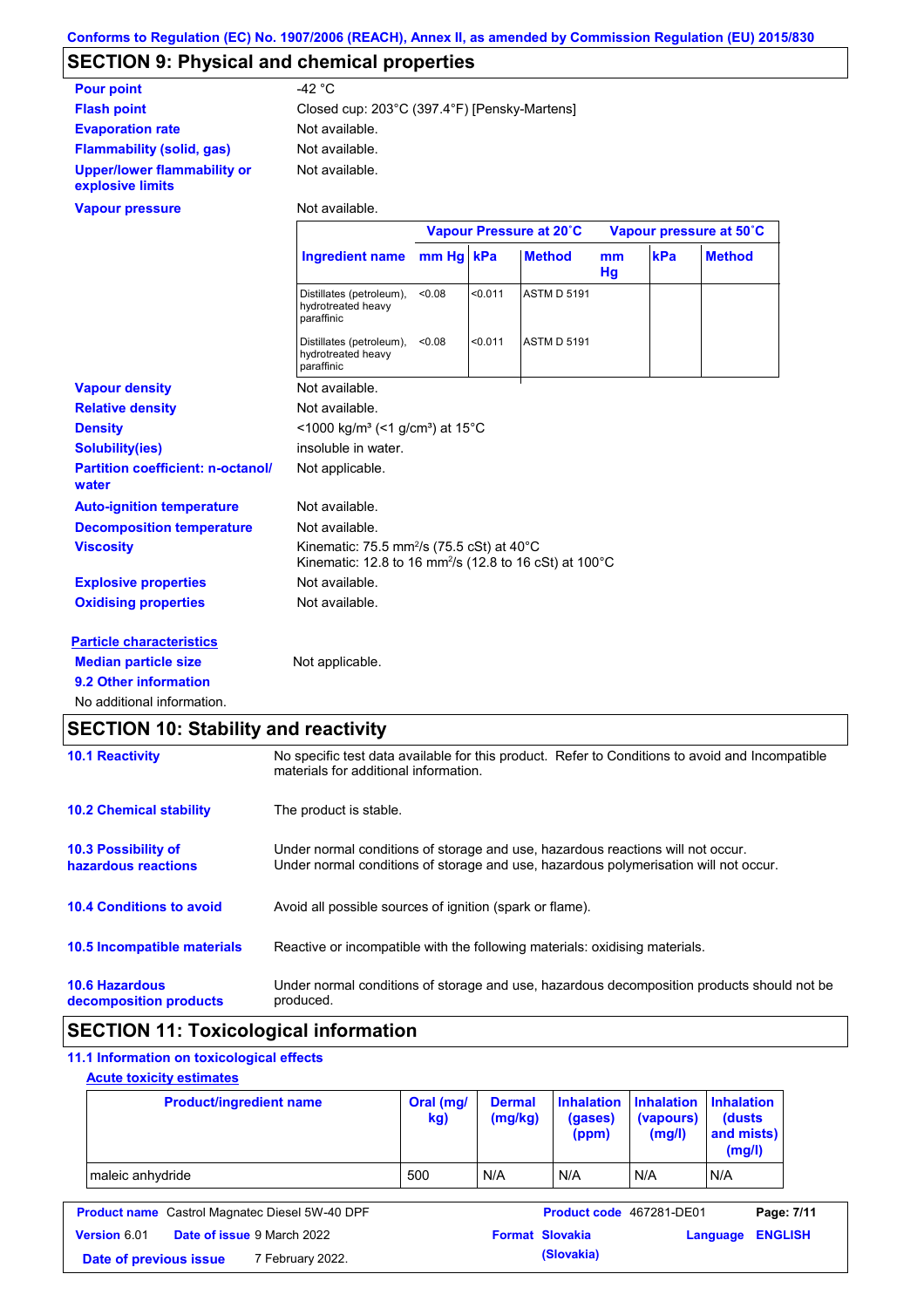## **SECTION 11: Toxicological information**

| <b>Information on likely</b><br>routes of exposure | Routes of entry anticipated: Dermal, Inhalation.                                                                                                                                                                                                                                                                                                                                                                |
|----------------------------------------------------|-----------------------------------------------------------------------------------------------------------------------------------------------------------------------------------------------------------------------------------------------------------------------------------------------------------------------------------------------------------------------------------------------------------------|
| <b>Potential acute health effects</b>              |                                                                                                                                                                                                                                                                                                                                                                                                                 |
| <b>Inhalation</b>                                  | Exposure to decomposition products may cause a health hazard. Serious effects may be<br>delayed following exposure.                                                                                                                                                                                                                                                                                             |
| <b>Ingestion</b>                                   | No known significant effects or critical hazards.                                                                                                                                                                                                                                                                                                                                                               |
| <b>Skin contact</b>                                | Defatting to the skin. May cause skin dryness and irritation.                                                                                                                                                                                                                                                                                                                                                   |
| <b>Eye contact</b>                                 | No known significant effects or critical hazards.                                                                                                                                                                                                                                                                                                                                                               |
|                                                    | <b>Symptoms related to the physical, chemical and toxicological characteristics</b>                                                                                                                                                                                                                                                                                                                             |
| <b>Inhalation</b>                                  | No specific data.                                                                                                                                                                                                                                                                                                                                                                                               |
| <b>Ingestion</b>                                   | No specific data.                                                                                                                                                                                                                                                                                                                                                                                               |
| <b>Skin contact</b>                                | Adverse symptoms may include the following:<br>irritation<br>dryness<br>cracking                                                                                                                                                                                                                                                                                                                                |
| <b>Eye contact</b>                                 | No specific data.                                                                                                                                                                                                                                                                                                                                                                                               |
|                                                    | Delayed and immediate effects as well as chronic effects from short and long-term exposure                                                                                                                                                                                                                                                                                                                      |
| <b>Inhalation</b>                                  | Overexposure to the inhalation of airborne droplets or aerosols may cause irritation of the<br>respiratory tract.                                                                                                                                                                                                                                                                                               |
| <b>Ingestion</b>                                   | Ingestion of large quantities may cause nausea and diarrhoea.                                                                                                                                                                                                                                                                                                                                                   |
| <b>Skin contact</b>                                | Prolonged or repeated contact can defat the skin and lead to irritation and/or dermatitis.                                                                                                                                                                                                                                                                                                                      |
| Eye contact                                        | Potential risk of transient stinging or redness if accidental eye contact occurs.                                                                                                                                                                                                                                                                                                                               |
| <b>Potential chronic health effects</b>            |                                                                                                                                                                                                                                                                                                                                                                                                                 |
| <b>General</b>                                     | <b>USED ENGINE OILS</b><br>Combustion products resulting from the operation of internal combustion engines contaminate<br>engine oils during use. Used engine oil may contain hazardous components which have the<br>potential to cause skin cancer. Frequent or prolonged contact with all types and makes of used<br>engine oil must therefore be avoided and a high standard of personal hygiene maintained. |
| <b>Carcinogenicity</b>                             | No known significant effects or critical hazards.                                                                                                                                                                                                                                                                                                                                                               |
| <b>Mutagenicity</b>                                | No known significant effects or critical hazards.                                                                                                                                                                                                                                                                                                                                                               |
| <b>Developmental effects</b>                       | No known significant effects or critical hazards.                                                                                                                                                                                                                                                                                                                                                               |
| <b>Fertility effects</b>                           | No known significant effects or critical hazards.                                                                                                                                                                                                                                                                                                                                                               |

# **SECTION 12: Ecological information**

### **12.1 Toxicity**

**Environmental hazards** Not classified as dangerous

### **12.2 Persistence and degradability**

Expected to be biodegradable.

#### **12.3 Bioaccumulative potential**

This product is not expected to bioaccumulate through food chains in the environment.

| <b>12.4 Mobility in soil</b>                                  |                                                                      |
|---------------------------------------------------------------|----------------------------------------------------------------------|
| <b>Soil/water partition</b><br>coefficient (K <sub>oc</sub> ) | Not available.                                                       |
| <b>Mobility</b>                                               | Spillages may penetrate the soil causing ground water contamination. |

#### **12.5 Results of PBT and vPvB assessment**

Product does not meet the criteria for PBT or vPvB according to Regulation (EC) No. 1907/2006, Annex XIII.

#### **12.6 Other adverse effects Other ecological information**

Spills may form a film on water surfaces causing physical damage to organisms. Oxygen transfer could also be impaired.

| <b>Product name</b> Castrol Magnatec Diesel 5W-40 DPF |                                   |                             | <b>Product code</b> 467281-DE01 | Page: 8/11             |                  |  |
|-------------------------------------------------------|-----------------------------------|-----------------------------|---------------------------------|------------------------|------------------|--|
| <b>Version 6.01</b>                                   | <b>Date of issue 9 March 2022</b> |                             |                                 | <b>Format Slovakia</b> | Language ENGLISH |  |
| Date of previous issue                                |                                   | <sup>7</sup> February 2022. |                                 | (Slovakia)             |                  |  |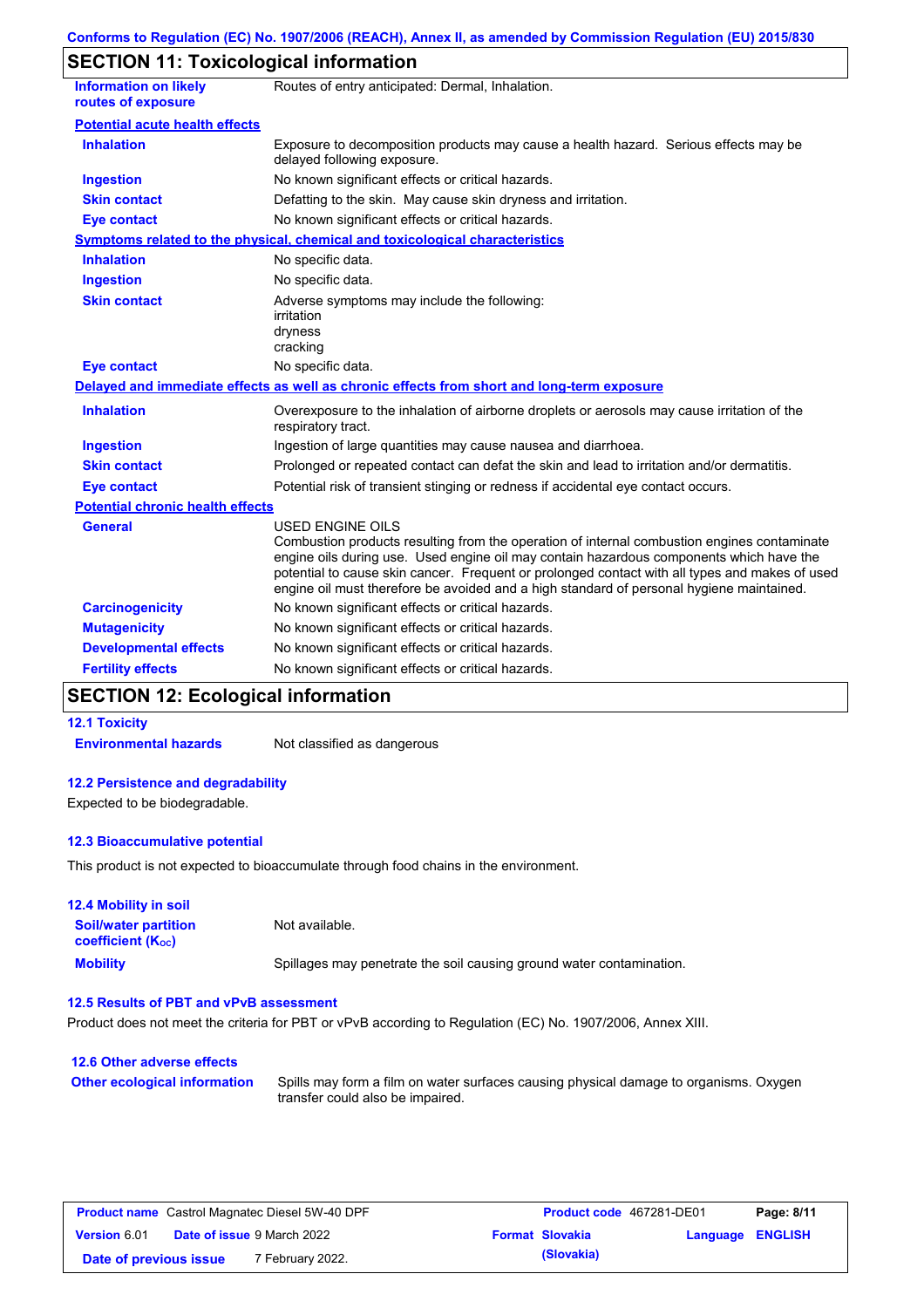### **SECTION 13: Disposal considerations**

#### **13.1 Waste treatment methods**

#### **Product**

**Methods of disposal**

Where possible, arrange for product to be recycled. Dispose of via an authorised person/ licensed waste disposal contractor in accordance with local regulations.

**Hazardous waste** Yes.

**European waste catalogue (EWC)**

| Waste code | <b>Waste designation</b>                                                                                                    |
|------------|-----------------------------------------------------------------------------------------------------------------------------|
| 13 02 05*  | Imineral-based non-chlorinated engine, gear and lubricating oils                                                            |
|            | However, deviation from the intended use and/or the presence of any potential contaminants may require an alternative waste |

disposal code to be assigned by the end user.

#### **Packaging**

| <b>Methods of disposal</b> | Where possible, arrange for product to be recycled. Dispose of via an authorised person/<br>licensed waste disposal contractor in accordance with local regulations.                                                                    |
|----------------------------|-----------------------------------------------------------------------------------------------------------------------------------------------------------------------------------------------------------------------------------------|
| <b>Special precautions</b> | This material and its container must be disposed of in a safe way. Empty containers or liners<br>may retain some product residues. Avoid dispersal of spilt material and runoff and contact with<br>soil, waterways, drains and sewers. |
| <b>References</b>          | Commission 2014/955/EU<br>Directive 2008/98/EC                                                                                                                                                                                          |

### **SECTION 14: Transport information**

|                                           | <b>ADR/RID</b> | <b>ADN</b>     | <b>IMDG</b>    | <b>IATA</b>    |
|-------------------------------------------|----------------|----------------|----------------|----------------|
| 14.1 UN number                            | Not regulated. | Not regulated. | Not regulated. | Not regulated. |
| 14.2 UN proper<br>shipping name           |                |                |                |                |
| <b>14.3 Transport</b><br>hazard class(es) |                |                |                |                |
| 14.4 Packing<br>group                     |                |                |                |                |
| 14.5<br><b>Environmental</b><br>hazards   | No.            | No.            | No.            | No.            |
| <b>Additional</b><br>information          |                |                |                |                |

**14.6 Special precautions for user** Not available.

| <b>14.7 Transport in bulk</b> | Not available. |
|-------------------------------|----------------|
| according to <b>IMO</b>       |                |
| <b>instruments</b>            |                |

### **SECTION 15: Regulatory information**

**15.1 Safety, health and environmental regulations/legislation specific for the substance or mixture**

**EU Regulation (EC) No. 1907/2006 (REACH)**

**Annex XIV - List of substances subject to authorisation Substances of very high concern** None of the components are listed. None of the components are listed. **Annex XIV**

**EU Regulation (EC) No. 1907/2006 (REACH)**

| <b>Product name</b> Castrol Magnatec Diesel 5W-40 DPF |  |                                   | Product code 467281-DE01 |                        | Page: 9/11              |  |
|-------------------------------------------------------|--|-----------------------------------|--------------------------|------------------------|-------------------------|--|
| <b>Version 6.01</b>                                   |  | <b>Date of issue 9 March 2022</b> |                          | <b>Format Slovakia</b> | <b>Language ENGLISH</b> |  |
| Date of previous issue                                |  | 7 February 2022.                  |                          | (Slovakia)             |                         |  |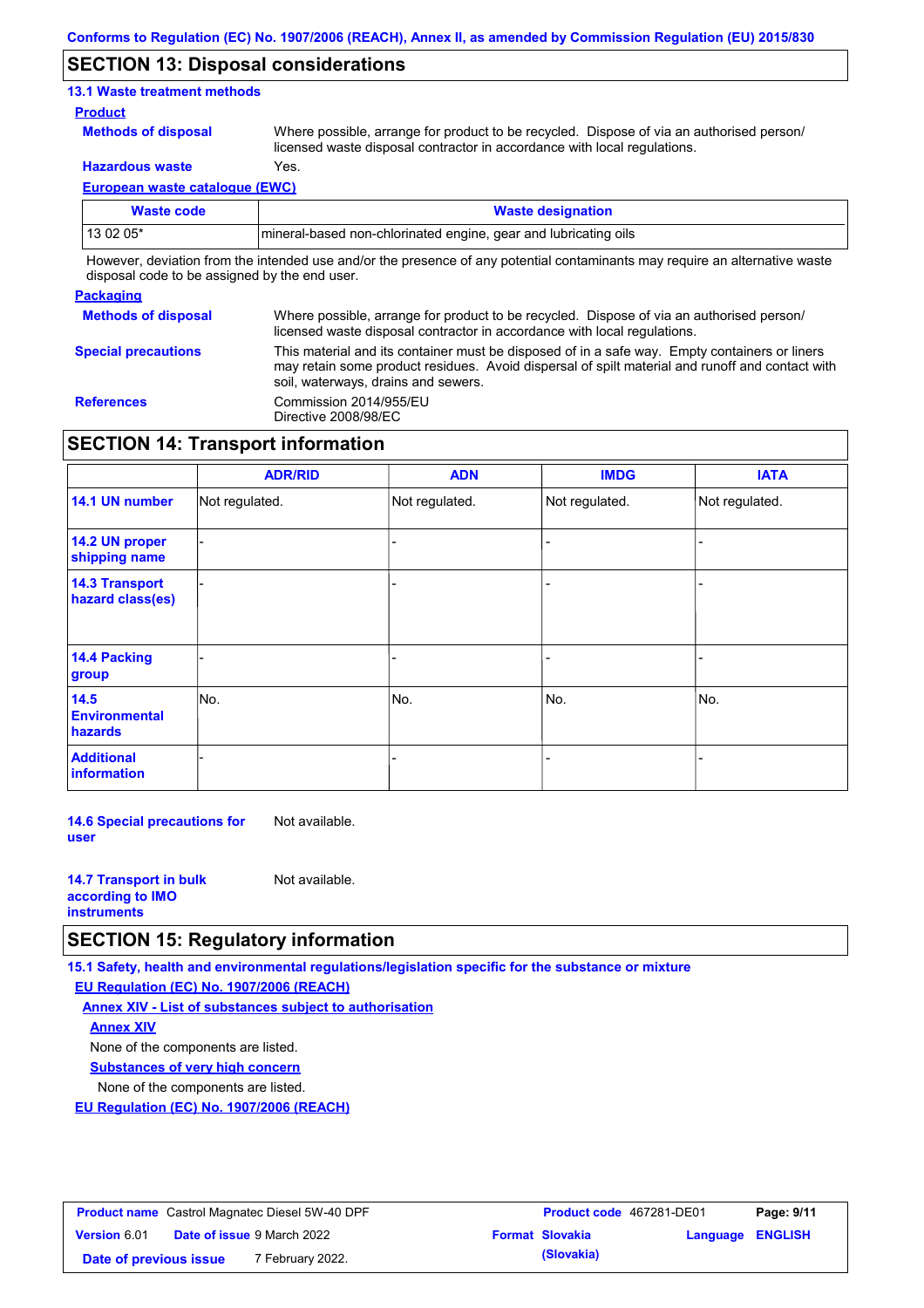### **Conforms to Regulation (EC) No. 1907/2006 (REACH), Annex II, as amended by Commission Regulation (EU) 2015/830**

## **SECTION 15: Regulatory information**

| <b>Annex XVII - Restrictions</b><br>on the manufacture.<br>placing on the market<br>and use of certain<br>dangerous substances,<br>mixtures and articles | Not applicable.                                                                                                                |
|----------------------------------------------------------------------------------------------------------------------------------------------------------|--------------------------------------------------------------------------------------------------------------------------------|
| <b>Other regulations</b>                                                                                                                                 |                                                                                                                                |
| <b>REACH Status</b>                                                                                                                                      | The company, as identified in Section 1, sells this product in the EU in compliance with the<br>current requirements of REACH. |
| <b>United States inventory</b><br>(TSCA 8b)                                                                                                              | All components are active or exempted.                                                                                         |
| <b>Australia inventory (AIIC)</b>                                                                                                                        | All components are listed or exempted.                                                                                         |
| <b>Canada inventory</b>                                                                                                                                  | All components are listed or exempted.                                                                                         |
| <b>China inventory (IECSC)</b>                                                                                                                           | At least one component is not listed.                                                                                          |
| <b>Japan inventory (CSCL)</b>                                                                                                                            | All components are listed or exempted.                                                                                         |
| <b>Korea inventory (KECI)</b>                                                                                                                            | All components are listed or exempted.                                                                                         |
| <b>Philippines inventory</b><br>(PICCS)                                                                                                                  | At least one component is not listed.                                                                                          |
| <b>Taiwan Chemical</b><br><b>Substances Inventory</b><br>(TCSI)                                                                                          | All components are listed or exempted.                                                                                         |
| Ozone depleting substances (1005/2009/EU)                                                                                                                |                                                                                                                                |
| Not listed.                                                                                                                                              |                                                                                                                                |
| Prior Informed Consent (PIC) (649/2012/EU)                                                                                                               |                                                                                                                                |
| Not listed.                                                                                                                                              |                                                                                                                                |
| <b>Persistent Organic Pollutants</b><br>Not listed.                                                                                                      |                                                                                                                                |
| <b>EU - Water framework directive - Priority substances</b><br>None of the components are listed.                                                        |                                                                                                                                |
| <b>Seveso Directive</b>                                                                                                                                  |                                                                                                                                |
| This product is not controlled under the Seveso Directive.                                                                                               |                                                                                                                                |
|                                                                                                                                                          |                                                                                                                                |

**15.2 Chemical safety assessment** A Chemical Safety Assessment has been carried out for one or more of the substances within this mixture. A Chemical Safety Assessment has not been carried out for the mixture itself.

**Date of previous issue (Slovakia)** 7 February 2022.

### **SECTION 16: Other information**

| <b>Abbreviations and acronyms</b>                     | ADN = European Provisions concerning the International Carriage of Dangerous Goods by<br>Inland Waterway                                                                                                                                                                                               |                          |                         |             |  |  |  |  |                                                                                          |  |  |  |
|-------------------------------------------------------|--------------------------------------------------------------------------------------------------------------------------------------------------------------------------------------------------------------------------------------------------------------------------------------------------------|--------------------------|-------------------------|-------------|--|--|--|--|------------------------------------------------------------------------------------------|--|--|--|
|                                                       | ADR = The European Agreement concerning the International Carriage of Dangerous Goods by<br>Road<br>$ATE =$ Acute Toxicity Estimate<br>BCF = Bioconcentration Factor                                                                                                                                   |                          |                         |             |  |  |  |  |                                                                                          |  |  |  |
|                                                       |                                                                                                                                                                                                                                                                                                        |                          |                         |             |  |  |  |  | CAS = Chemical Abstracts Service                                                         |  |  |  |
|                                                       |                                                                                                                                                                                                                                                                                                        |                          |                         |             |  |  |  |  | CLP = Classification, Labelling and Packaging Regulation [Regulation (EC) No. 1272/2008] |  |  |  |
|                                                       | CSA = Chemical Safety Assessment                                                                                                                                                                                                                                                                       |                          |                         |             |  |  |  |  |                                                                                          |  |  |  |
|                                                       | CSR = Chemical Safety Report                                                                                                                                                                                                                                                                           |                          |                         |             |  |  |  |  |                                                                                          |  |  |  |
|                                                       | <b>DMEL = Derived Minimal Effect Level</b>                                                                                                                                                                                                                                                             |                          |                         |             |  |  |  |  |                                                                                          |  |  |  |
|                                                       | DNEL = Derived No Effect Level<br>EINECS = European Inventory of Existing Commercial chemical Substances<br>ES = Exposure Scenario<br>EUH statement = CLP-specific Hazard statement<br>EWC = European Waste Catalogue<br>GHS = Globally Harmonized System of Classification and Labelling of Chemicals |                          |                         |             |  |  |  |  |                                                                                          |  |  |  |
|                                                       |                                                                                                                                                                                                                                                                                                        |                          |                         |             |  |  |  |  |                                                                                          |  |  |  |
|                                                       |                                                                                                                                                                                                                                                                                                        |                          |                         |             |  |  |  |  |                                                                                          |  |  |  |
|                                                       |                                                                                                                                                                                                                                                                                                        |                          |                         |             |  |  |  |  |                                                                                          |  |  |  |
|                                                       |                                                                                                                                                                                                                                                                                                        |                          |                         |             |  |  |  |  |                                                                                          |  |  |  |
|                                                       |                                                                                                                                                                                                                                                                                                        |                          |                         |             |  |  |  |  |                                                                                          |  |  |  |
|                                                       | IATA = International Air Transport Association<br>IBC = Intermediate Bulk Container<br>IMDG = International Maritime Dangerous Goods                                                                                                                                                                   |                          |                         |             |  |  |  |  |                                                                                          |  |  |  |
|                                                       |                                                                                                                                                                                                                                                                                                        |                          |                         |             |  |  |  |  |                                                                                          |  |  |  |
|                                                       |                                                                                                                                                                                                                                                                                                        |                          |                         |             |  |  |  |  |                                                                                          |  |  |  |
|                                                       | LogPow = logarithm of the octanol/water partition coefficient<br>MARPOL = International Convention for the Prevention of Pollution From Ships, 1973 as                                                                                                                                                 |                          |                         |             |  |  |  |  |                                                                                          |  |  |  |
|                                                       |                                                                                                                                                                                                                                                                                                        |                          |                         |             |  |  |  |  |                                                                                          |  |  |  |
|                                                       | modified by the Protocol of 1978. ("Marpol" = marine pollution)<br>OECD = Organisation for Economic Co-operation and Development                                                                                                                                                                       |                          |                         |             |  |  |  |  |                                                                                          |  |  |  |
|                                                       | PBT = Persistent. Bioaccumulative and Toxic                                                                                                                                                                                                                                                            |                          |                         |             |  |  |  |  |                                                                                          |  |  |  |
|                                                       |                                                                                                                                                                                                                                                                                                        |                          |                         |             |  |  |  |  |                                                                                          |  |  |  |
| <b>Product name</b> Castrol Magnatec Diesel 5W-40 DPF |                                                                                                                                                                                                                                                                                                        | Product code 467281-DE01 |                         | Page: 10/11 |  |  |  |  |                                                                                          |  |  |  |
| Date of issue 9 March 2022<br><b>Version 6.01</b>     |                                                                                                                                                                                                                                                                                                        | <b>Format Slovakia</b>   | <b>Language ENGLISH</b> |             |  |  |  |  |                                                                                          |  |  |  |